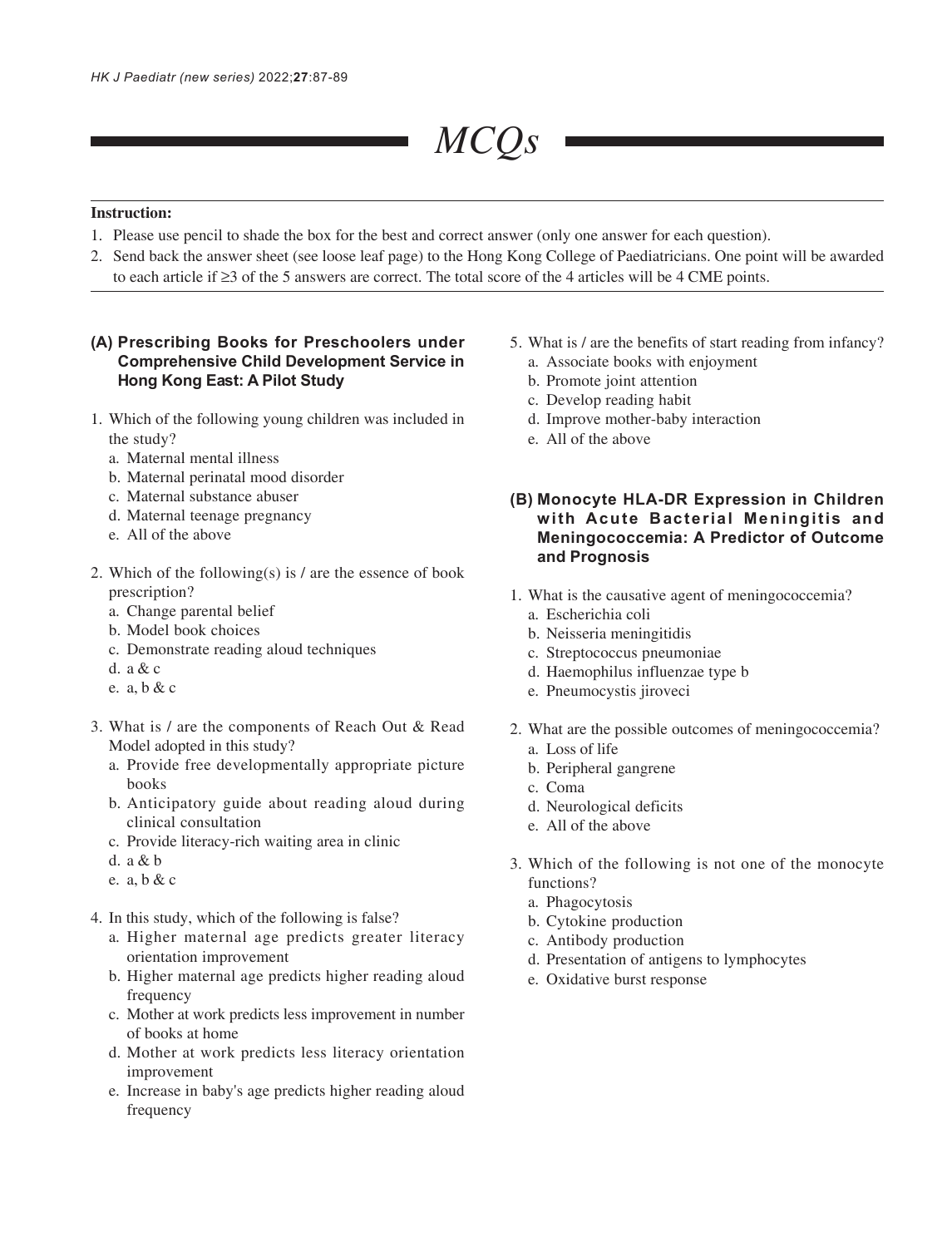- 4. Which of the following is true about monocyte HLA-DR expression?
	- a. HLA-DR molecules reflect the activation state of monocytes
	- b. HLA-DR molecules are important for presenting antigens to the CD4+cells
	- c. Decreased monocyte HLA-DR expression is considered as a reliable marker of immune paralysis
	- d. All of the above
	- e. None of the above
- 5. The low percentage of HLA-DR expression on monocytes could be a valuable predictive marker for poor prognosis in;
	- a. Neonatal sepsis
	- b. Major surgery and trauma
	- c. Bacterial meningitis and meningococcemia
	- d. Pancreatitis
	- e. All of the above

#### **(C) The Clinical Effects of GnRHa in Treating Idiopathic Central Precocious Puberty in Girls**

- 1. What is the cause of ICPP?
	- a. The increased release of TSH
	- b. The decreased release of FSH
	- c. The increased release of GnRH
	- d. The inactivation of HPGA
	- e. None of the above
- 2. Which is the first choice for treating ICPP?
	- a. FSH
	- b. LH
	- c. GnRH
	- d. GnRHa
	- e. None of the above
- 3. Which is not the change after treating ICPP?
	- a. The breast glands become softer and smaller
	- b. Menstruation disappeared
	- c. Vaginal secretion decrease or disappear
	- d. Height growth rate is greater
	- e. BMI is significantly decreased
- 4. Which is the change in ovaries after treating ICPP?
	- a. The longitudinal ovarian diameter increases
	- b. The transverse ovarian diameter increases
	- c. The anteroposterior ovarian diameter increases
	- d. The volume of the ovaries shrink
	- e. The anteroposterior ovarian diameter decreases
- 5. Which of the following is not true for ICPP treatment? a. The transverse diameter of the uterus decreases during
	- treatment
	- b. The volume of the uterus decreases during treatment
	- c. There is no significant change in the longitudinal uterine diameter, anteroposterior uterine diameter, and uterine FCR before and after treatment
	- d. There is significant change in the thickness of the vaginal wall before and after treatment
	- e. There is no significant difference in the anteroposterior diameter and transverse diameter of the cervix before and after treatment

## **(D) Perinatal and Developmental Outcomes of Teenage Pregnancy: An Analysis of a 10-year Period in a Local Region in Hong Kong**

- 1. Which of the following perinatal outcomes is teenage pregnancy associated with?
	- a. Preterm delivery
	- b. Small for gestational age babies
	- c. Babies with low birth weight
	- d. Babies with congenital anomalies
	- e. a, b & c
- 2. Teenage mothers have higher chances of giving birth to...
	- a. Babies who are large for gestational age
	- b. Babies with Apgar score <7 at 5 minutes of life
	- c. Babies who are born at <37 weeks of gestation
	- d. Babies who have congenital anomalies
	- e. Babies who have very low birth weight
- 3. What is the risk factor found in this study that is related to developmental delay in children of teenage mothers?
	- a. Maternal smoker
	- b. Family on CSSA support
	- c. History of child abuse
	- d. Prior CCDS follow-up
	- e. Childcare assistance